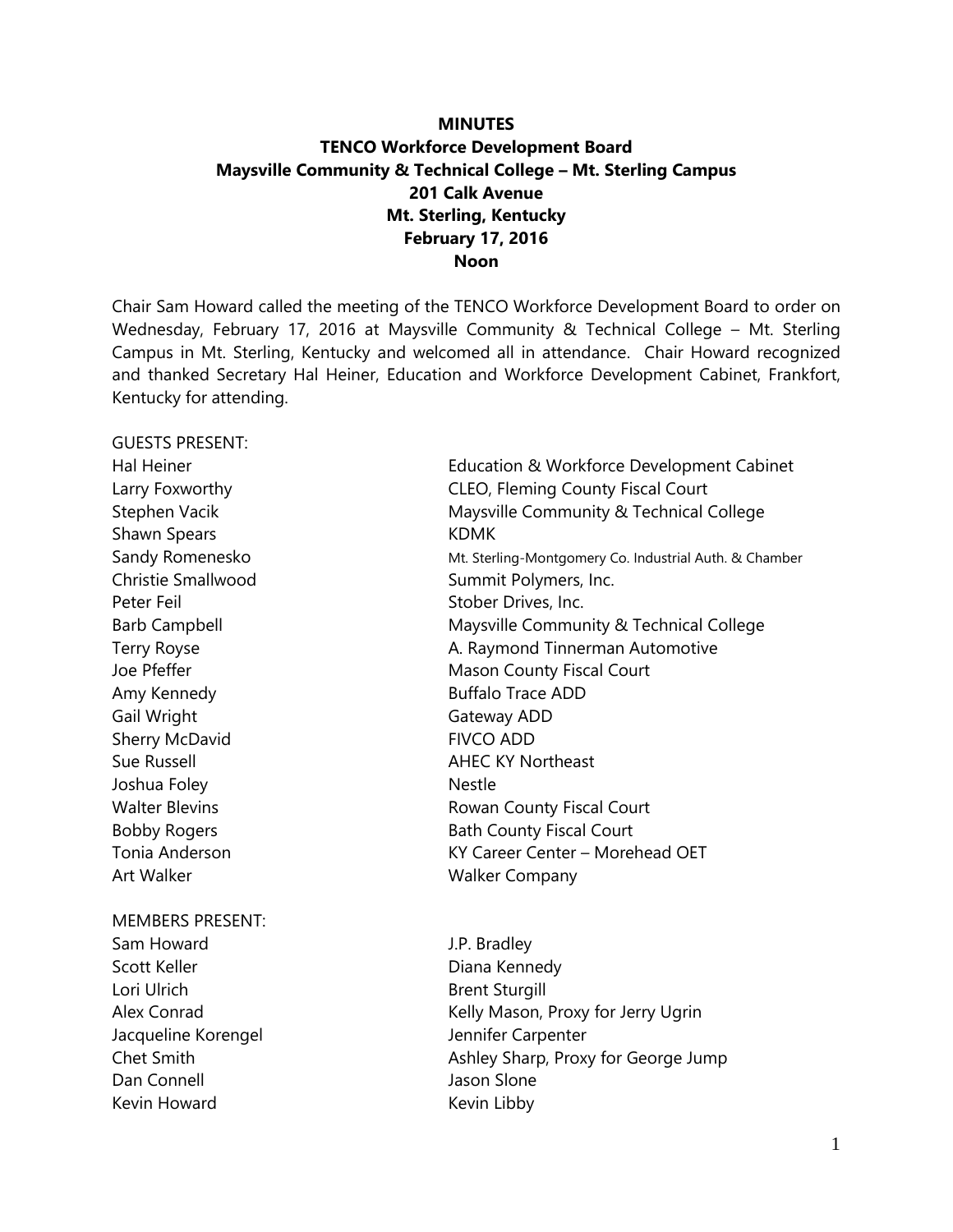John Will Stacy

STAFF PRESENT: Denise Dials Teresa Wilburn Jeremy Faulkner **Dena Green** Teresa Conway

Donna Burke Michael Thoroughman

Chair Howard welcomed Secretary Heiner and guests. Denise Dials, Director of Workforce Development, provided an overview of the partnerships in the TENCO WDA. TENCO believes strongly in collaborating with agencies and businesses leaders in order to share allowing for effective and efficient services to the business and individual customers. Ms. Dials highlighted some of the partner projects TENCO WDA has supported. She reported on the partnership of agencies with the 700+ individuals affected by AK Steel layoffs in Ashland, Kentucky; Morehead State University and EKCEP's collaboration in the St. Claire Regional Medical Center Career Pathway Project; MCTC-Rowan Campus Lineman Project partnering with businesses; the KY Federation for Advanced Manufacturing Education (KY FAME) Initiative in Maysville; the many individualized Job Fairs specifically designed to meet the business need; the partnership between the board and local high schools where funding is provided to assist with College and Career Readiness;, Work Ethic Program and potentially partnering to provide a Summer Youth Program; and Internship Pilot Program with MCTC in Maysville.

Ms. Dials reported on the four TENCO WDA Career Centers and the lack of staff due to the hiring freeze. This has created a challenge to maintain services and opportunities to the communities. Consideration needs to occur to increase staffing levels at the Career Centers. Jason Slone reported on the staffing and customers utilizing each of the TENCO Career Centers. Mr. Slone reported on the partnership with MCTC to allow the Career Center to be located on their campus and the advantage this will provide to customers they serve.

Ms. Dials reported on regional boundaries. The concern from the TENCO WDB is the regional perspective may cause the loss of the local identity that TENCO has established with their counties.

Chair Howard introduced Dr. Stephen Vacik, President, Maysville Community and Technical College. Dr. Vacik welcomed everyone to the Montgomery County Campus. He reported on projects and partnerships with the board and the new MCTC-Rowan Campus Build Smart Project which will be located in the Morehead/Rowan County Industrial Park and house the Advanced Center for Manufacturing.

#### PRESENTATIONS:

Chair Sam Howard introduced Secretary Hal Heiner, Education & Workforce Development Cabinet. Secretary Heiner responded to the initiatives the TENCO WDB has taken, including locating a Career Center on a Community College campus. He also reported on the importance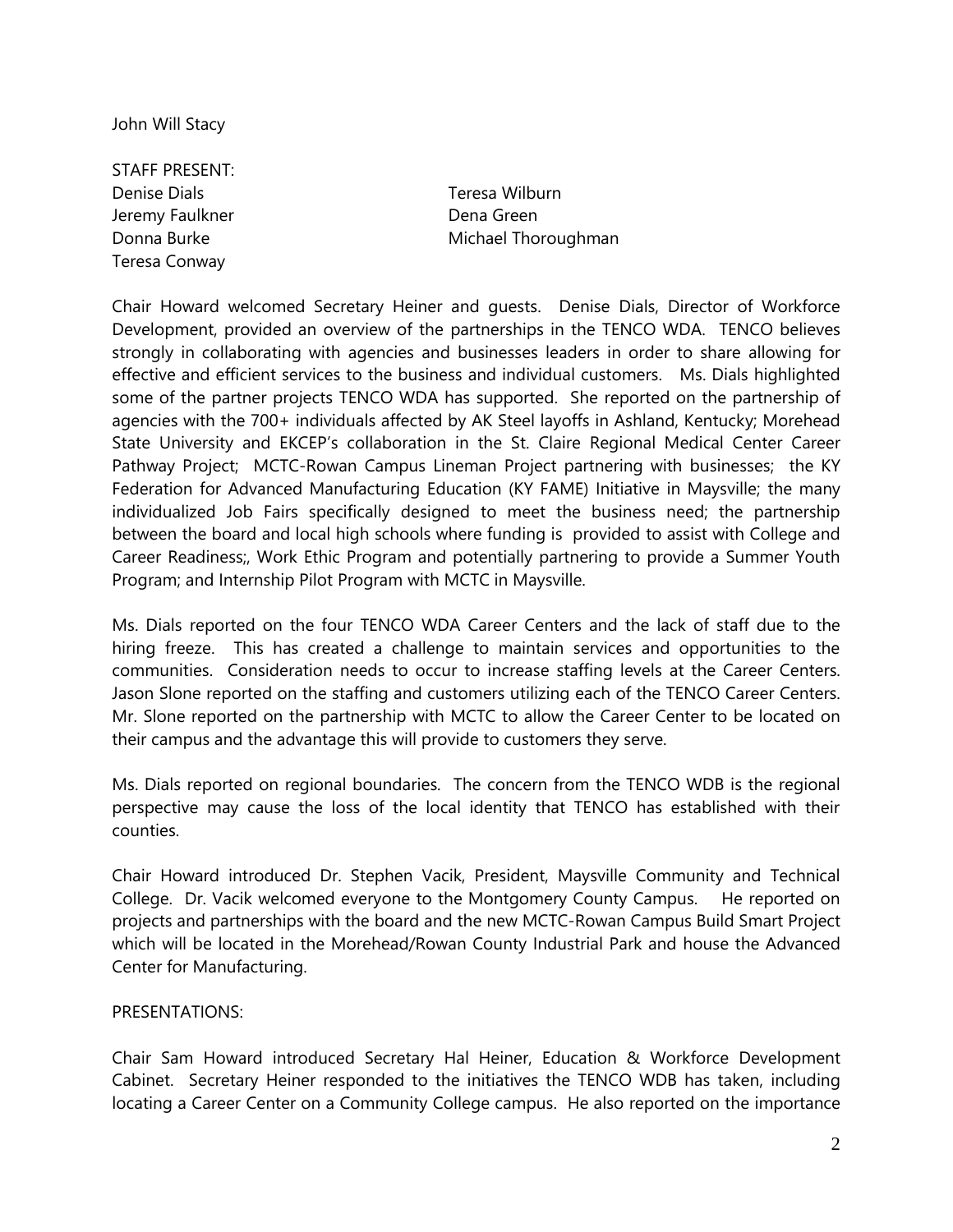of designing, marketing and producing products and the Governor's wish to having KY lead the way. Secretary Heiner discussed the labor supply in KY versus the job opportunity. Secretary Heiner also discussed the importance of education from  $K - 14$ . He emphasized placing higher education into secondary schools. Secretary Heiner discussed employer led meetings that outlines the projection of jobs today and building talent pipelines for individuals to fill job positions. He discussed the credentials/skills that are in important to KY's future. Secretary Heiner discussed the hiring freeze related to the Office of Employment and Training deploying resources to have the maximum benefits for KY. He also gave thanks to the Governor for his selection on the new Cabinets and giving the freedom to think about bold initiatives and moving forward at a fast rate. Secretary Heiner discussed the funds available to prepare our workforce through upgrading, improving, and increasing technical education programs for adults and youth. He also discussed the importance and goals to have all high school youth better prepared for higher education and work by graduating high school with multiple dual credits. Secretary Heiner thanked the Board and agencies/business leaders in attendance for the willingness to move forward on labor supply, innovative programs and finding opportunities to partner and move KY forward.

#### KY FAME

Chair Howard introduced Peter Feil, General Manager, Stober Drives, Inc. who provided a presentation on KY Federation for Advanced Manufacturing Education (KY FAME). Mr. Feil reported the employer involvement is pertinent in filling the skill gaps to our current workforce. He reported the partnership between Government, education and employers are the key to the KY FAME initiative. Mr. Feil reported on the KY FAME Bluegrass Chapter with Toyota Manufacturing who led the way addressing the skill gaps in manufacturing jobs. Jeremy Faulkner, TENCO and Barb Campbell, MCTC presented and discussed the PowerPoint presentation for the KY FAME TENCO Chapter. The power point outlined the KY FAME Advanced Manufacturing Technician (AMT) Program in which students attend classes two days a week and work at a sponsoring companying three days a week. Upon completion of the training, students are debt free, have job experience, and hopefully move into full time employment with their sponsoring company. The students will receive an Associate Degree in Applied Sciences and multiple certifications. The curriculum for the program was outlined in the presentation. Jeremy Faulkner recognized the businesses in the TENCO area who are participating with the KY FAME Chapter in Maysville and the opportunity to provide input from a business aspect. Multiple business representatives described their interest, investment, and need for this program in the TENCO region. A request was made for the board to consider financially supporting the KY FAME Advanced Manufacturing Technician training program. **After the presentation and discussion, a motion was made by Dan Connell and second by Jason Slone to approve supporting the KY FAME proposal for Advanced Manufacturing Technician Program Training at Maysville Community & Technical College-Maysville Campus in the amount of \$80,000 to fund up to 20 students at \$4,000 per student into the program for tuition, supplies and textbooks. Motion carried. Scott Keller, Jennifer Carpenter and Diana Kennedy abstained from voting.**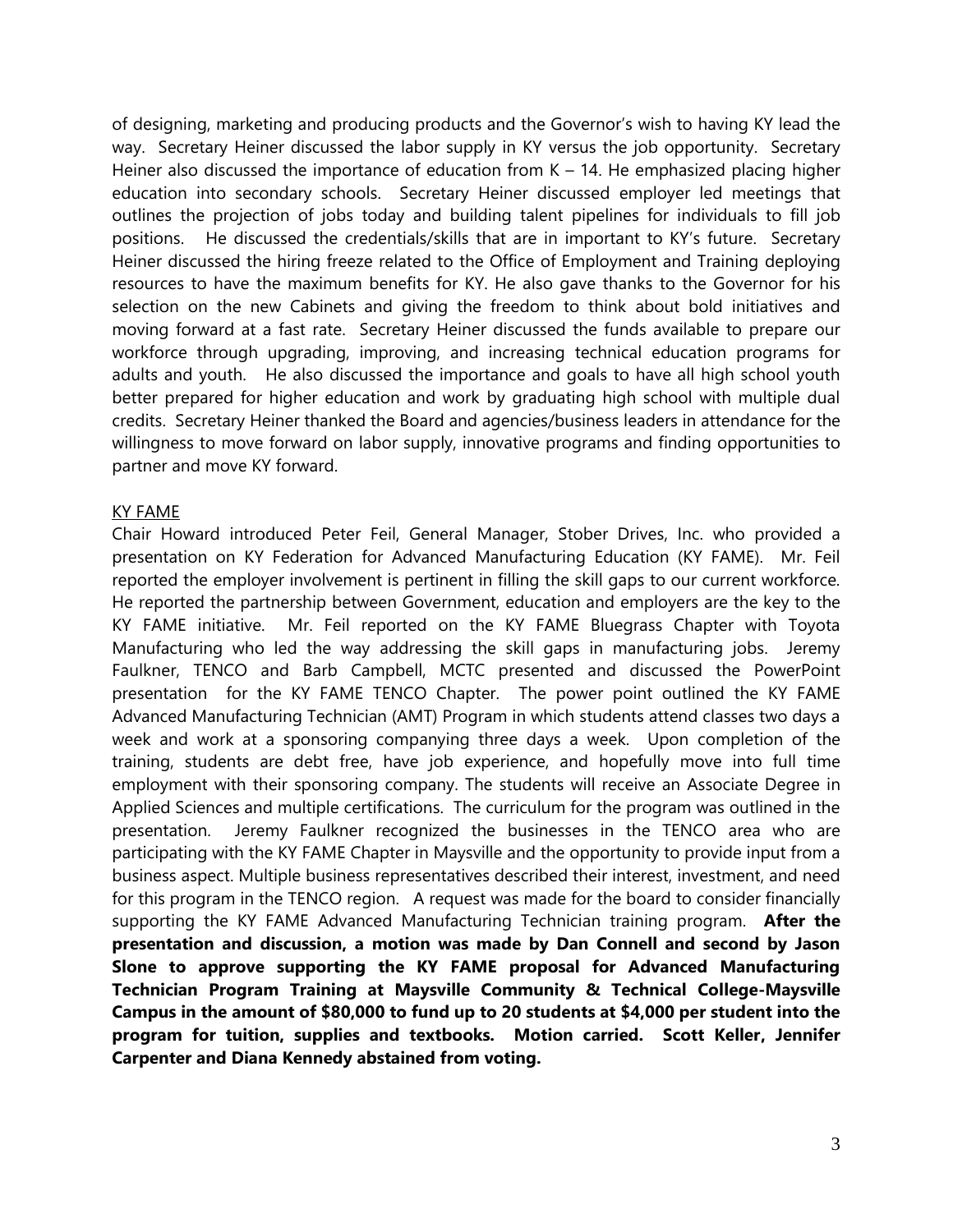#### Approval of Minutes

## **A motion was made by Jason Slone and second by Lori Ulrich to approve the Minutes of the December 16, 2015 meeting as presented. Motion carried.**

#### Quarterly Budget Review

Michael Thoroughman, Fiscal Officer presented and reviewed the budget through December 31, 2015. Mr. Thoroughman reviewed each of the funding categories. The categories outlined funds available, expenditures and obligations. Current total grant funds available - \$3,633,385.00; total expenses/obligations - \$2,570,335.00; and spent - \$970,126.00. Mr. Thoroughman reported that grant funding amounts are received for a two-year period.

#### REPORTS:

#### Executive Committee

Ms. Dials reported the Executive Committee met on February 9<sup>th</sup> and completed the High Impact Board application. Ms. Dials reported the completed application would be sent to all members to review to determine if technical assistance funds should be requested in the amount of \$5,000; The Executive Committee also reviewed the proposals received for the facilitator of the Direct Service/One-Stop Career Center Operator RFP process. Two proposals were received with Thomas P. Miller selected as the facilitator for the RFP on Direct Services Provider and One-Stop Career Center Operator. **After discussion regarding subcontracting issues, a motion was made by Chet Smith and second by Lori Ulrich to accept the Executive Committee Report. Motion carried.**

#### Strategic Planning Committee

Ms. Dials reported the Strategic Planning Committee met on January 20<sup>th</sup> to review possible updates to the current Strategic Plan. The current Plan is through 2017. The Committee recommended continuing with the current plan, showing outcomes for specific goals, getting community feedback on the relevance of the current plan through surveys and updating the goals to meet the community need. **A motion was made by Scott Keller and second by Chet Smith to approve the recommendation of the Strategic Planning Committee. Motion carried.**

#### Career Center Committee

Lori Ulrich reported the Career Centers in TENCO WDA needs to meet certification standards by June 30, 2016. Currently the Maysville Career Center is certified. Staff is assisting the Ashland and Morehead Career Centers in the application criteria for certification to be completed by June. A Review Team will assess the status of those two centers based on standards set by the KWIB. The Review Team will provide the report to the TENCO Board who has the final decision for their approval or denial at the May Board meeting. **A motion was made by Jason Slone and second by Brent Sturgill to approve the report of the Career Center Committee. Motion carried.**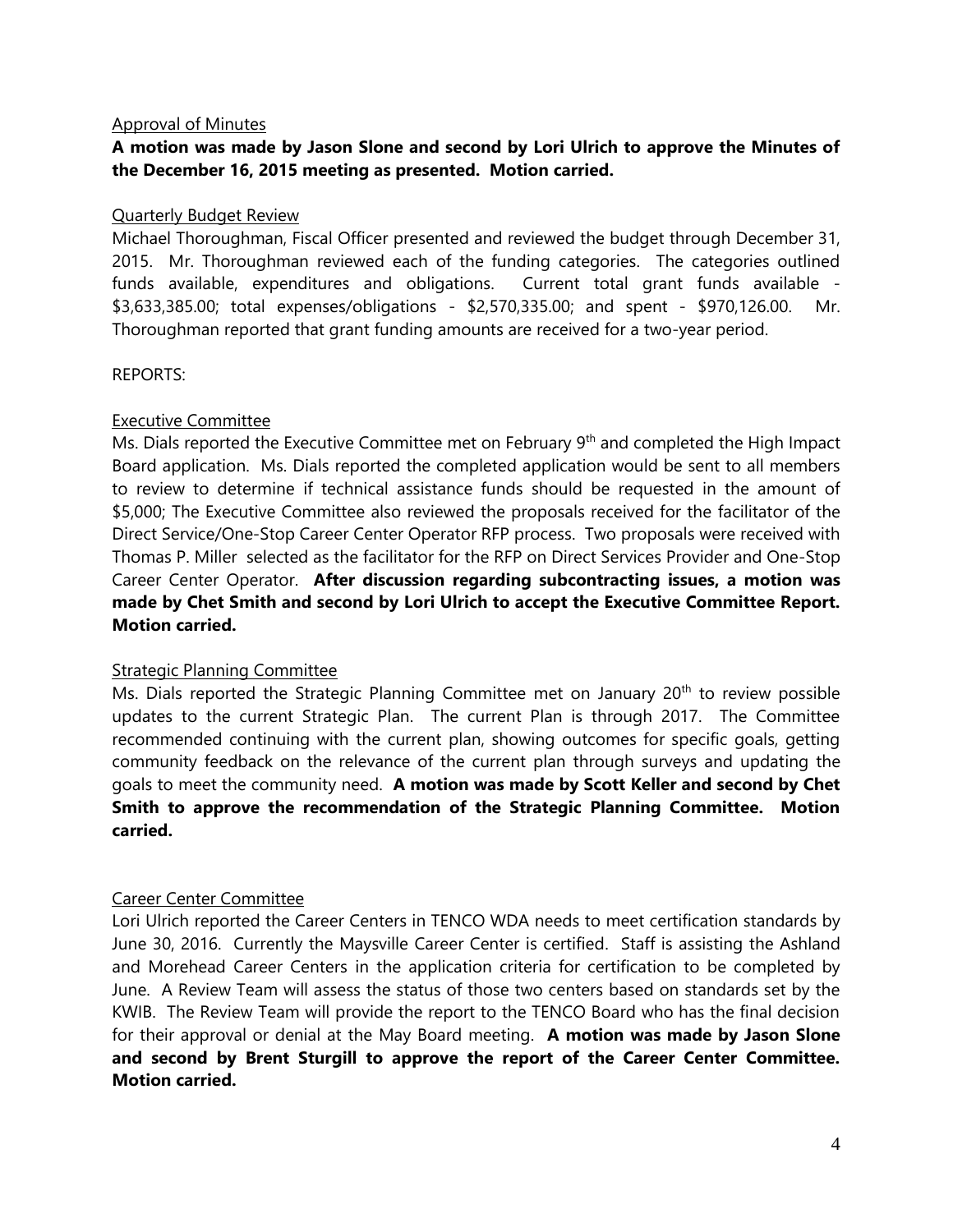#### OTHER BUSINESS:

### Business Services Update

Jeremy Faulkner reported on the closure at Lexington Metals, Pentair's pending closure and closure at AK Steel. Mr. Faulkner also reported partnering with KDMK for pre-hire testing and individualized job fairs provided for Clopay at MCTC Campus. Mr. Faulkner provided an update on the Work Ready Communities initiative – Lewis County was approved for Work Ready in Progress, Montgomery County and Mason County is working on moving from in-progress to a fully certified Work Ready Community, and Bath County is making progress in their application for Work Ready In Progress. The KY FAME is continuing to recruit businesses to participate with this initiative. Mr. Faulkner reported the results of the Career Center Goals. Surveys indicate a 90% plus satisfaction rate. He also reported on the Internship Program partnership through Maysville Community & Technical College.

#### Director's Update

Ms. Dials provided a handout outlining funds spent and performance of projects and programs over the last year.

Lineman Program – obligated \$110,000 for 20 individuals, 80% completed training, 100% of those who completed training and exited from WIOA are employed, 79% of those who completed training and exited from WIOA are employed in their field and 53% of those who completed training and did not have a credential prior to enrollment earned a CDL; Ms. Dials also reported RCTC is interested in another lineman program next spring and explained the changes made to the program to better meet the expected credential rate.

KY Welding Institute – received \$100,000 for 12.5 individuals, all funds expended and customers are currently completing their welding program (no performance data to date);

St. Claire Pathway Project - \$100,000 for 20 individuals, 19 out of 20 individuals are enrolled and active in the incumbent worker program, no services billed to date and costs are shared between St. Claire RMC, TENCO WDB, EKCEP and Morehead State University.

#### Appointment to Committee

Chair Howard reported Committee appointments would be presented at the next meeting.

## **Other**

Denise Dials reported Peter Feil, Stober Drivers is a member of the Kentucky Workforce Innovation Board (KWIB). Mr. Feil will be invited to attend the local Board meetings and will be an asset in connecting the local and state board.

Ms. Dials reported on Resolutions in the House and Senate.